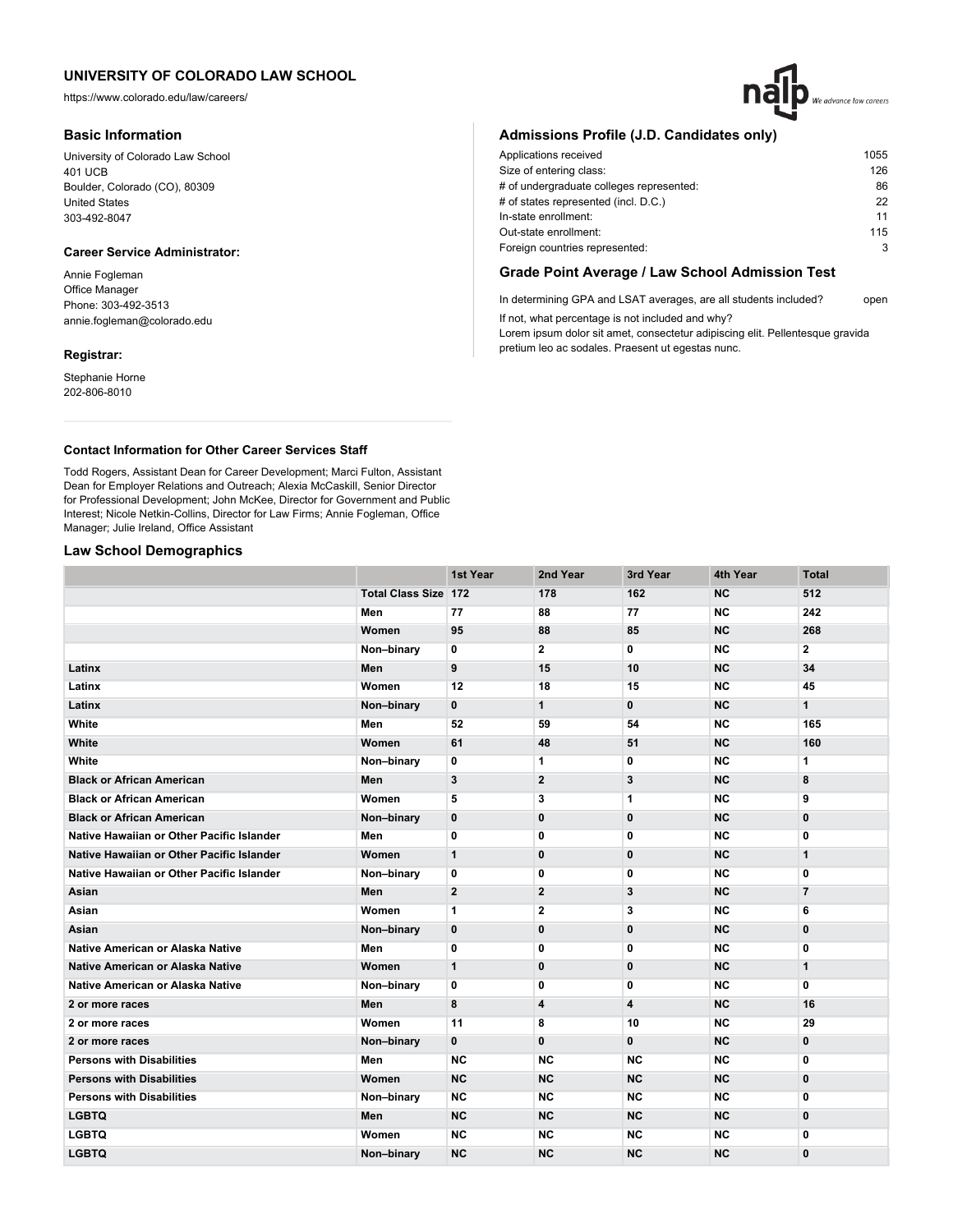| Non-Resident Alien        | Men        |           |           |           | <b>NC</b> | 5 |
|---------------------------|------------|-----------|-----------|-----------|-----------|---|
| <b>Non-Resident Alien</b> | Women      |           |           |           | <b>NC</b> |   |
| Non-Resident Alien        | Non-binary | 0         | 0         | 0         | NC.       | 0 |
| Veteran                   | Men        | <b>NC</b> | <b>NC</b> | <b>NC</b> | <b>NC</b> |   |
| Veteran                   | Women      | <b>NC</b> | <b>NC</b> | <b>NC</b> | NC.       | 0 |
| Veteran                   | Non-binary | <b>NC</b> | <b>NC</b> | <b>NC</b> | <b>NC</b> |   |

## **Comments**

---------------------For more details, visit www.nalplawschools.org NALP Copyright 2015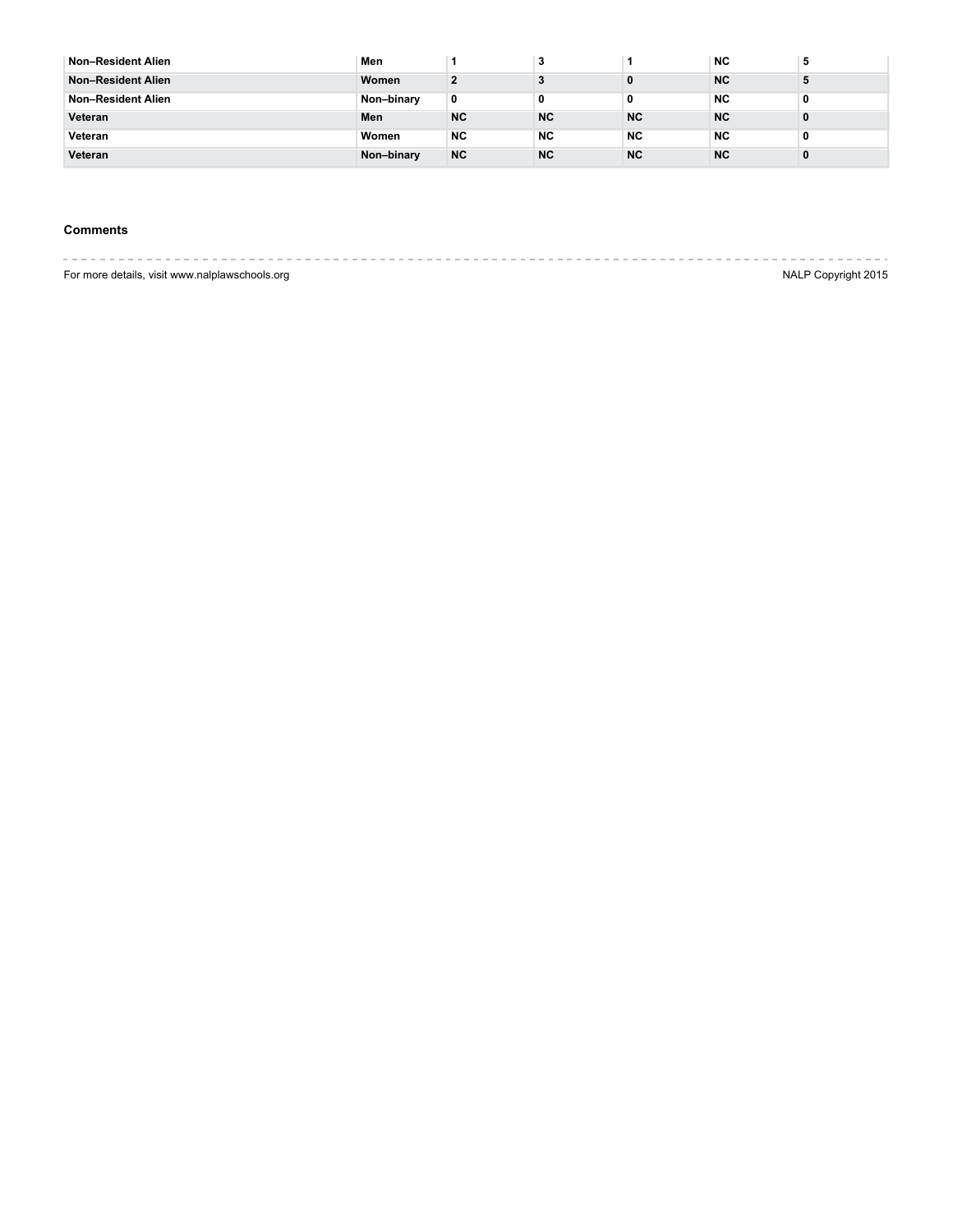https://www.colorado.edu/law/careers/

## **Degree Programs**

| Number of Students Enrolled:                      |      |
|---------------------------------------------------|------|
| Full-Time:                                        | 1641 |
| Evening:                                          | 1642 |
| Part-Time:                                        | 1643 |
| Other:                                            | 1644 |
| Fields of Study:                                  |      |
| LL.M. Degrees Offered:                            | 1645 |
| Is LL.M. grading system equivalent to JD system?  | 1646 |
| Joint degree programs offered?                    | 1647 |
| Number of LL.M. degrees awarded in previous year: | 1648 |

### **JD Programs:**

#### **Special Training and Certification Programs:**

Lorem ipsum dolor sit amet, consectetur adipiscing elit. Pellentesque gravida pretium leo ac sodales. Praesent ut egestas nunc. Fusce sed dapibus nunc, nec varius neque. Sed rhoncus orci non placerat mattis. Maecenas lorem nunc, ultrices quis maximus eu, varius nec tortor. Phasellus dignissim libero ipsum, sit amet condimentum mauris eleifend et. Vestibulum congue id velit sit amet tincidunt. Suspendisse ac quam nec diam ultrices ultrices gravida id lacus. Morbi tempus, justo vel consequat venenatis, eros lectus placerat leo, cursus vehicula mi nibh eu lorem. Phasellus ultricies tellus nibh, ac tincidunt mi lacinia non.

Is Moot Court a required activity?

## **Moot Court Program Description:**

Lorem ipsum dolor sit amet, consectetur adipiscing elit. Pellentesque gravida pretium leo ac sodales. Praesent ut egestas nunc. Fusce sed dapibus nunc, nec varius neque. Sed rhoncus orci non placerat mattis. Maecenas lorem nunc, ultrices quis maximus eu, varius nec tortor. Phasellus dignissim libero ipsum, sit amet condimentum mauris eleifend et. Vestibulum congue id velit sit amet tincidunt. Suspendisse ac quam nec diam ultrices ultrices gravida id lacus. Morbi tempus, justo vel consequat venenatis, eros lectus placerat leo, cursus vehicula mi nibh eu lorem. Phasellus ultricies tellus nibh, ac tincidunt mi lacinia non.

# **Explanation of Grading System**

| <b>Letter Grades</b> | <b>Other Grading System?</b> | <b>Numerical Equivalents</b> |
|----------------------|------------------------------|------------------------------|
| $A+$                 |                              | <b>NA</b>                    |
| A                    |                              | 93-99                        |
| A-                   |                              | 90-92                        |
| B+                   |                              | 86-89                        |
| в                    |                              | 83-85                        |
| в-                   |                              | 80-82                        |
| $C+$                 |                              | 76-79                        |
| C                    |                              | 73-75                        |
| $C -$                |                              | 70-72                        |
| D                    |                              | 63-65                        |
| F                    |                              | 59 or below                  |

## **Comments:**

The law school had mandatory credit/no credit grading for most classes for Spring 2020. For Fall 2020, Spring 2021, and Fall 2021, students were given the opportunity to petition the administration to convert the grading basis for coursework to pass/grading. The definition of pass/grading is that students must earn a "C" or greater in the class, which is then converted to a "pass" grade. If a student earns a "C-" or greater, the student would retain the letter grade on their transcript.

## **Minimum Grade Required to Attain:**

| Top 10%:                               | 1694 |
|----------------------------------------|------|
| Top 25%:                               | 1695 |
| Top 33%:                               | 1696 |
| Top 50%:                               | 1697 |
| Top 75%:                               | 1698 |
| Median GPA:                            | 1699 |
| Minimum grade required for graduation: | 1700 |
|                                        |      |

Do you have a pass/fail option? The control open by the control open by the control open

Lorem ipsum dolor sit amet, consectetur adipiscing elit. Pellentesque gravida pretium leo ac sodales. Praesent ut egestas nunc. Fusce sed dapibus nunc, nec varius neque. Sed rhoncus orci non placerat mattis. Maecenas lorem nunc, ultrices quis maximus eu, varius nec tortor. Phasellus dignissim libero ipsum, sit amet condimentum mauris eleifend et. Vestibulum congue id velit sit amet tincidunt. Suspendisse ac quam nec diam ultrices ultrices gravida id lacus. Morbi tempus, justo vel consequat venenatis, eros lectus placerat leo, cursus vehicula mi nibh eu lorem. Phasellus ultricies tellus nibh, ac tincidunt.

| Are students ranked in their class?    | open                       |
|----------------------------------------|----------------------------|
| If so, how often?                      | Loren ipsum dolor sit amet |
| Will the school verify student grades? | open                       |

School's Verification Policy

Lorem ipsum dolor sit amet, consectetur adipiscing elit. Pellentesque gravida pretium leo ac sodales. Praesent ut egestas nunc. Fusce sed dapibus nunc, nec varius neque. Sed rhoncus orci non placerat mattis. Maecenas lorem nunc, ultrices quis maximus eu, varius nec tortor. Phasellus dignissim libero ipsum, sit amet condimentum mauris eleifend et. Vestibulum congue id velit sit amet tincidunt. Suspendisse ac quam nec diam ultrices ultrices gravida id lacus. Morbi tempus, justo vel consequat venenatis, eros lectus placerat leo, cursus vehicula mi nibh eu lorem. Phasellus ultricies tellusp>

For more details, visit www.nalplawschools.org NALP Copyright 2015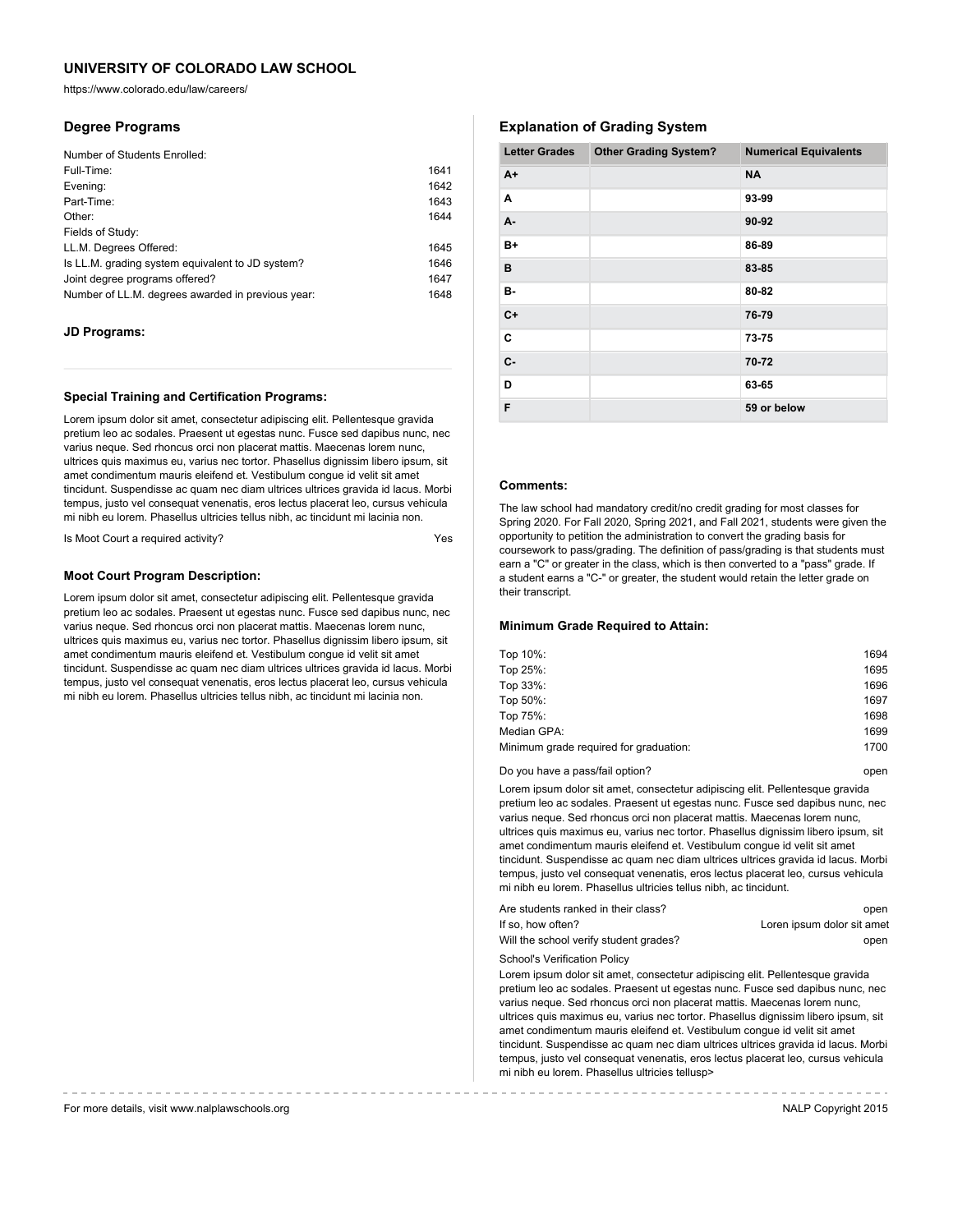https://www.colorado.edu/law/careers/

## **Pre-Graduation Academic Honors**

# **Graduation Honors**

# **Areas of Practice & Employment**

| Areas of practice include both legal and non-legal positions: % of<br>employed students with jobs in area |  |
|-----------------------------------------------------------------------------------------------------------|--|
| <b>Private practice</b>                                                                                   |  |
| <b>Business and industry</b>                                                                              |  |
| Government                                                                                                |  |
| Judicial clerkship                                                                                        |  |
| Military                                                                                                  |  |
| <b>Public interest organization</b>                                                                       |  |
| <b>Academic</b>                                                                                           |  |
| Job category not identified                                                                               |  |
|                                                                                                           |  |

| % of students with known location who are in employment<br>region |
|-------------------------------------------------------------------|
| New England (CT, ME, MA, NH, RI, VT)                              |
| Middle Atlantic (NJ, NY, PA)                                      |
| East North Central (IL, IN, MI, OH, WI)                           |
| West North Central (IA,KS,MN,MO,NE,ND,SD)                         |
| South Atlantic (DE, DC, FL, GA, MD, NC, SC, VA, WV)               |
| East South Central (AL, KY, MS, TN)                               |
| West South Central (AR, LA, OK, TX)                               |
| Mountain (AZ,CO,ID,MT.NV.NM,UT,WY)                                |
| Pacific (AK,CA,HI,OR,WA)                                          |
|                                                                   |

**Non-US**

# **Jurisdictions:**

For more details, visit www.nalplawschools.org NALP Copyright 2015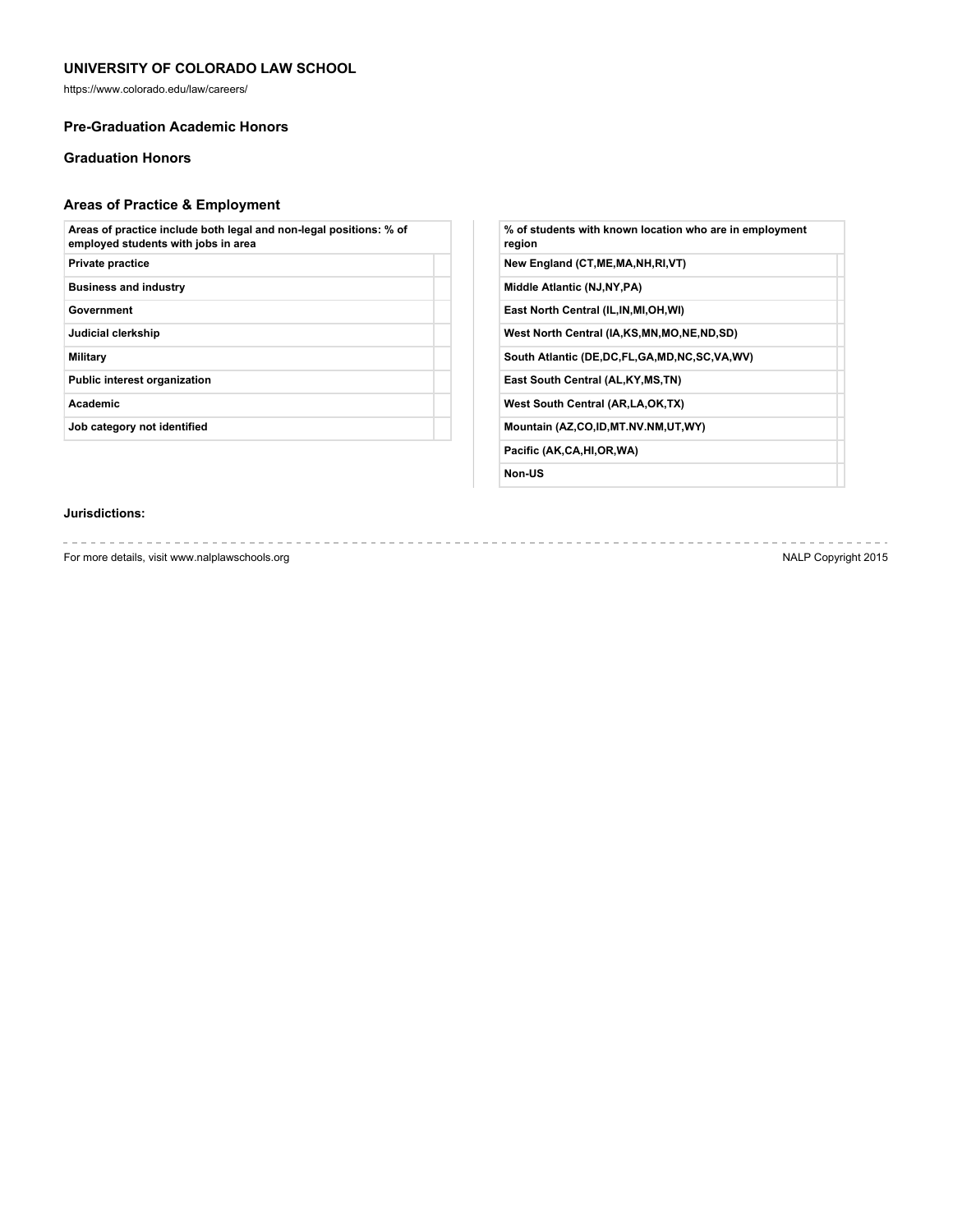https://www.colorado.edu/law/careers/

# **OCI / Job Posting**

#### **OCI Reservations**

OCI requests accepted by: Email to - beginning date: 04/04/2022: annie.fogleman@colorado.edu Online, URL - beginning date: 04/04/2022: https://colorado-law.12twenty.com/Hire

Any changes in OCI procedures or policies that will be in effect for the first time during Fall 2015:

Although OCI interviews will take place virtually in our Zoom room, some interviews may take place on campus during specific weeks of OCI if requested.

OCI Date Assignment Procedure: First come first served

OCI Fee? First-time participants, government organizations, public interest entities, and law firms employing 39 or fewer attorneys worldwide will not be charged. All others are as follows: Companies/Corporations: \$100; Law firms with 40-74 attorneys: \$100; Law firms with 75-149 attorneys: \$200; Law firms with 150+ attorneys: \$300

OCI Date Confirmation Sent to Employers: 06/01/2022

If requested, our school will coordinate with:

All OCI interviews will take place in our Zoom room. Interviewers and students will all use the same link to avoid confusion. Some interviews may take place on campus during specific weeks of OCI if requested.

## Required Employer Forms:

Affirmation of non-discrimination policy.

#### **OCI Dates:**

| <b>OCI</b> Interview<br>Periods:    | The first week of fall 2022 OCI interviews will begin Aug.<br>1, 2022 and will continue for the next seven weeks. |
|-------------------------------------|-------------------------------------------------------------------------------------------------------------------|
| Callback Period:                    | At the convenience of employers and students, but as<br>early as the week of Aug. 8, 2022.                        |
| Is video conferencing<br>available? | Yes                                                                                                               |

Comments: Classes begin on Aug. 22, 2022.

## **Pre-OCI Material Distribution:**

| Are employers permitted to prescreen?                                                                                                                     | Yes        |
|-----------------------------------------------------------------------------------------------------------------------------------------------------------|------------|
| OCI Drop date:                                                                                                                                            | 07/01/2022 |
| Date student materials sent to employer:                                                                                                                  | 07/13/2022 |
| Date interview schedule sent to employer:                                                                                                                 | 07/26/2022 |
| Postage/express mail fee?                                                                                                                                 | N/A        |
| Comments: Applications will not be sent through the mail. Applications will be<br>emailed directly to the primary contact listed on the OCI registration. |            |
| Do you provide resume collection or direct mail option for employers not<br>participating in OCI?                                                         | Yes.       |
| Are all OCI conducted in campus buildings?                                                                                                                | No.        |
|                                                                                                                                                           |            |

For more details, visit www.nalplawschools.org NALP Copyright 2015

#### **Other Interview Programs**

CU/DU Government and Public Interest Law Career Fair, every spring semester. Contact John McKee (john.d.mckee@colorado.edu) for more information. Loyola University Chicago School of Law Patent Law Interview Program, every spring semester. Contact Law-PatentProgram@luc.edu for more information.

### **Diversity Interview Programs**

Colorado Pledge to Diversity 1L Summer Clerkship Program Public Interest Diversity Internship Program Lorenzo Marquez Diversity Judicial Internship Program Leadership Council on Legal Diversity 1L Scholars Program Rocky Mountain Diversity Legal Career Fair, Lavender Law

#### **For Employers who do not interview students on-campus, will you:**

| send,uponrequest,onepackagecontainingresumes/transcripts?       | Yes |
|-----------------------------------------------------------------|-----|
| post a notice directing students to apply directly to employer? | Yes |

Student and post-graduate opportunities can be posted on our 12Twenty site here: https://colorado-law.12twenty.com/Hire. The contact listed will receive a confirmation email when the posting has been approved. Employers can decide how long the notice is posted. If no expiration date is set, we default to a one-month posting.

Are employers permitted to prescreen? The control of the SNS and Yes

If no, explain:

## **First Year Students**

First-year students will begin to meet with CDO counselors on September 1 and will receive access to 12Twenty on October 1. First-year students can start applying to job postings on December 1. First-year students are allowed to meet with military JAG personnel during fall OCI in an informational setting only. First-year students can participate in Spring OCI.